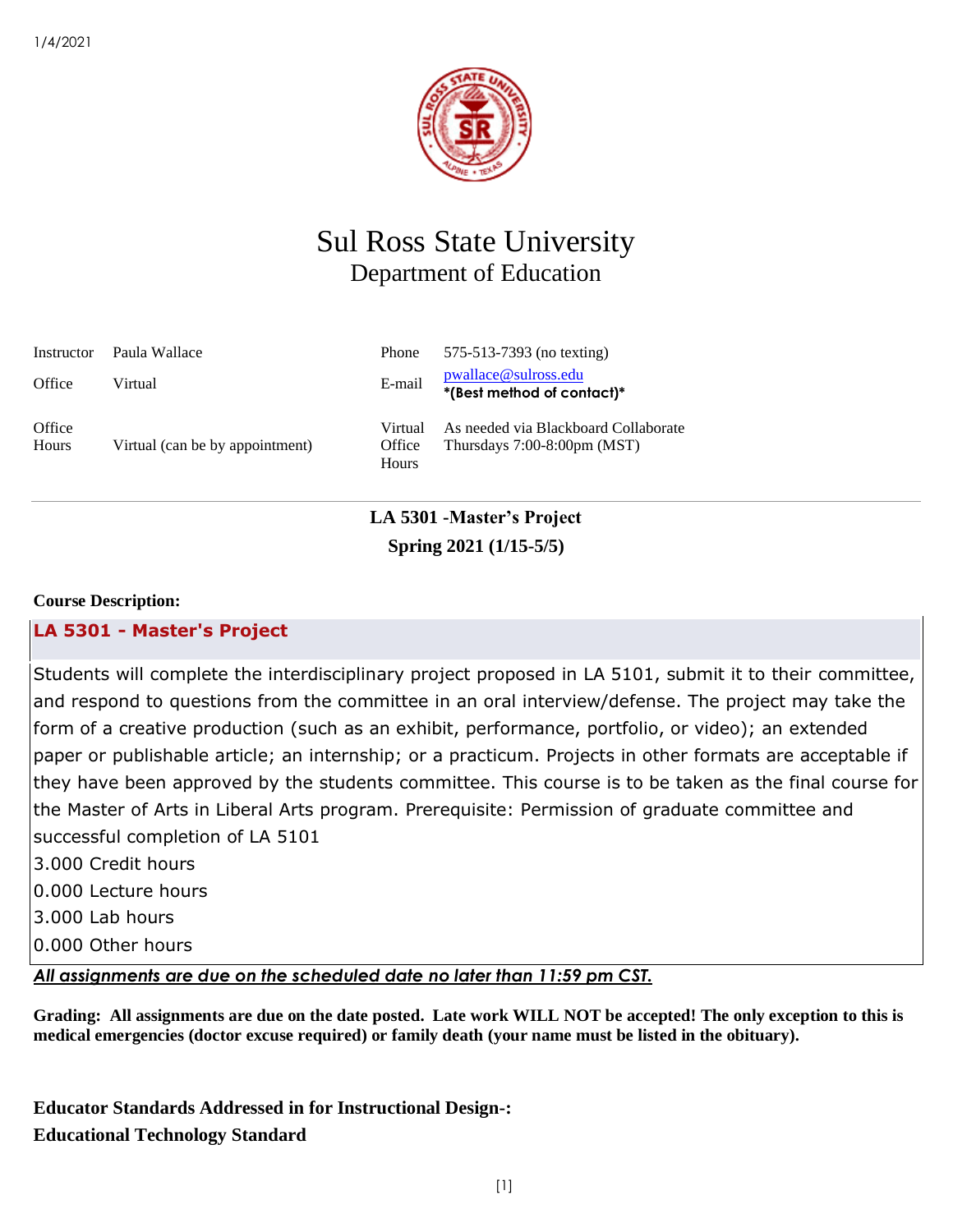#### **Class will address the following Student Learning Outcomes (SLOs):**

This course is designed as an introduction to the field of instructional design and technology.

By the end of the course, students will be able to:

- Define key terms and concepts of the field of instructional design and technology
- Understand and demonstrate processes of designing and evaluating instructional design
- Demonstration and application of learning theory to the design process
- Understand the applications of the field ID in all settings (educational and industry)
- Know the past and future trends of the field including research design and methodology
- Understand the networking, competencies and expectations for IDT professionals

**Attendance Policy:** Students are expected to attend all scheduled on- campus classes. Prompt arrival for class is expected. Students in web-enhanced or web classes are expected to log in several times each week to the Blackboard course site on the Internet site. The instructor will monitor the Blackboard log-ins for attendance points. Students are to make themselves aware of the SRSU policies on Absences and Class Attendance posted in the SRSU Student Handbook. SRSU Class Attendance policy states "The instructors may, at their discretion, drop a student from a course when the student has a total of nine absences." SRSU policy states "An absence is defined as non-attendance in fifty minutes of class; for example, non-attendance in a one and one-half hour class will constitute one and one-half absences and non-attendance in a three hour class will constitute three absences." Therefore, non-attendance for Weekend Format classes calculates to: Saturday (7 hrs of class time) = 8.4 absences and Sunday (4 hrs of class time) = 4.8 absences. Make up work is at the discretion of the instructor as it relates to "explained or excused" absences. The Absences/Class Attendance policy includes all absences excused or unexcused. In this course you are expected to attend all classes, to be punctual, and to complete all assignments on time.

#### **ADA Accommodations:**

Sul Ross State University is committed to equal access in compliance with the Americans with Disabilities Act of 1973. It is the student's responsibility to initiate a request for accessibility services. Students seeking accessibility services must contact: Mary Schwartze, M. Ed., L.P.C., in Counseling and Accessibility Services, Ferguson Hall, Room 112. The mailing address is P.O. Box C-122, Sul Ross State University, Alpine, Texas Telephone: 432-837- 8691. E-mail: [mschwartze@sulross.edu](mailto:%20%20mschwartze@sulross.edu) .

**Tobacco Policy:** Tobacco is not permitted on the Sul Ross campus.

**Academic Integrity**: Students in this class are expected to demonstrate scholarly behavior and academic honesty in the use of intellectual property. A scholar is expected to be punctual, prepared, and focused. Examples of academic dishonesty include but are not limited to:

Turning in work as original that was used in whole or part for another course and/or professor; turning in another person's work as one's own; copying from professional works or internet sites without citation.

#### **Distance Education Students:**

*Distance Education Statement*: Students enrolled in distance education courses have equal access to the university's academic support services, such as Smarthinking, library resources, such as online databases, and instructional technology support. For more information about accessing these resources, visit the SRSU website. Students should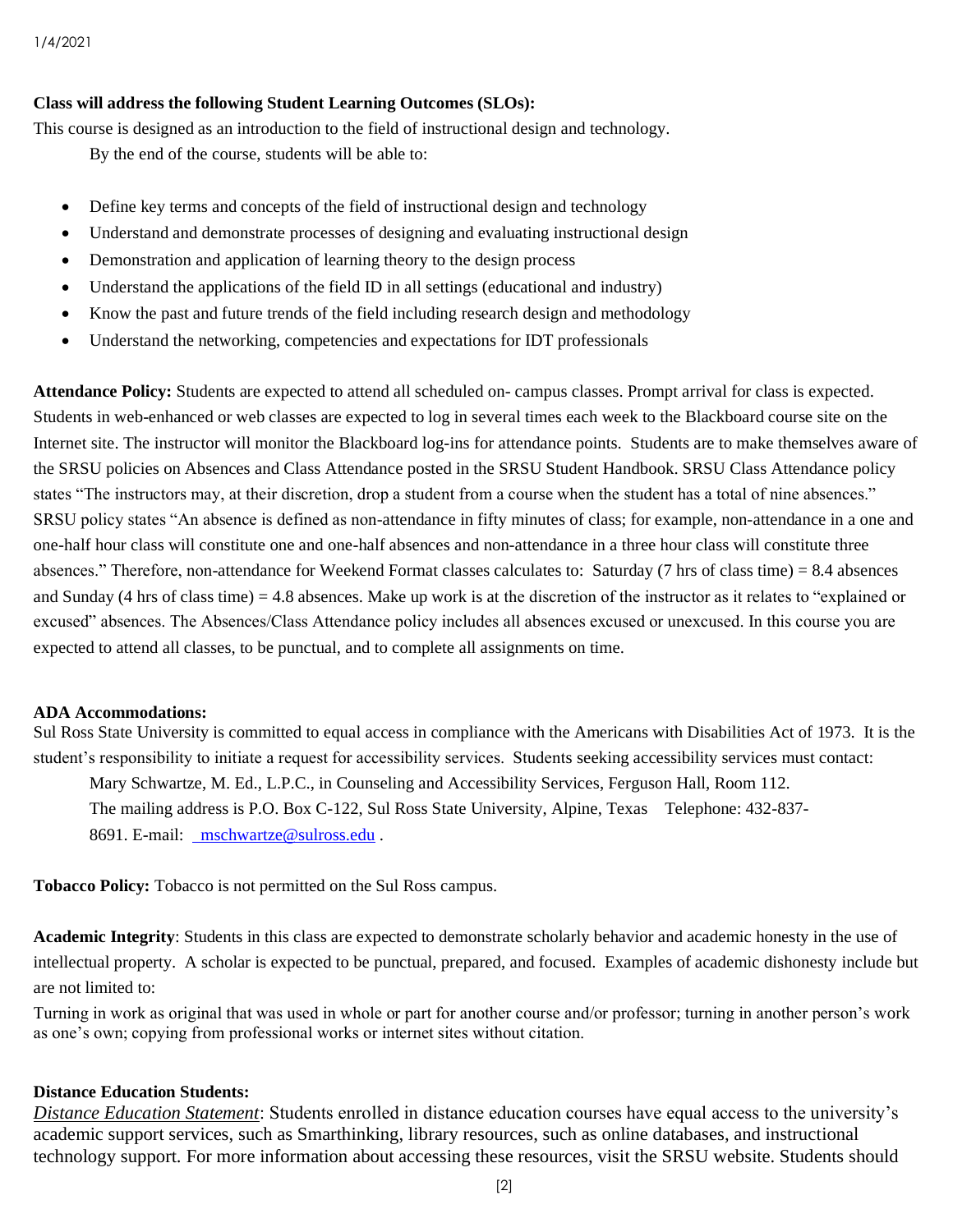#### 1/4/2021

correspond using Sul Ross email accounts and submit online assignments through Blackboard, which requires secure login information to verify students' identities and to protect students' information. *[If the course requires students to take proctored exams or to purchase additional software or equipment, please describe those requirements here.]* The procedures for filing a student complaint are included in the student handbook. Students enrolled in distance education courses at Sul Ross are expected to adhere to all policies pertaining to academic honesty and appropriate student conduct, as described in the student handbook. Students in web-based courses must maintain appropriate equipment and software, according to the needs and requirements of the course, as outlined on the SRSU website.

**This course syllabus is intended to be a guide and may be amended at any time.**